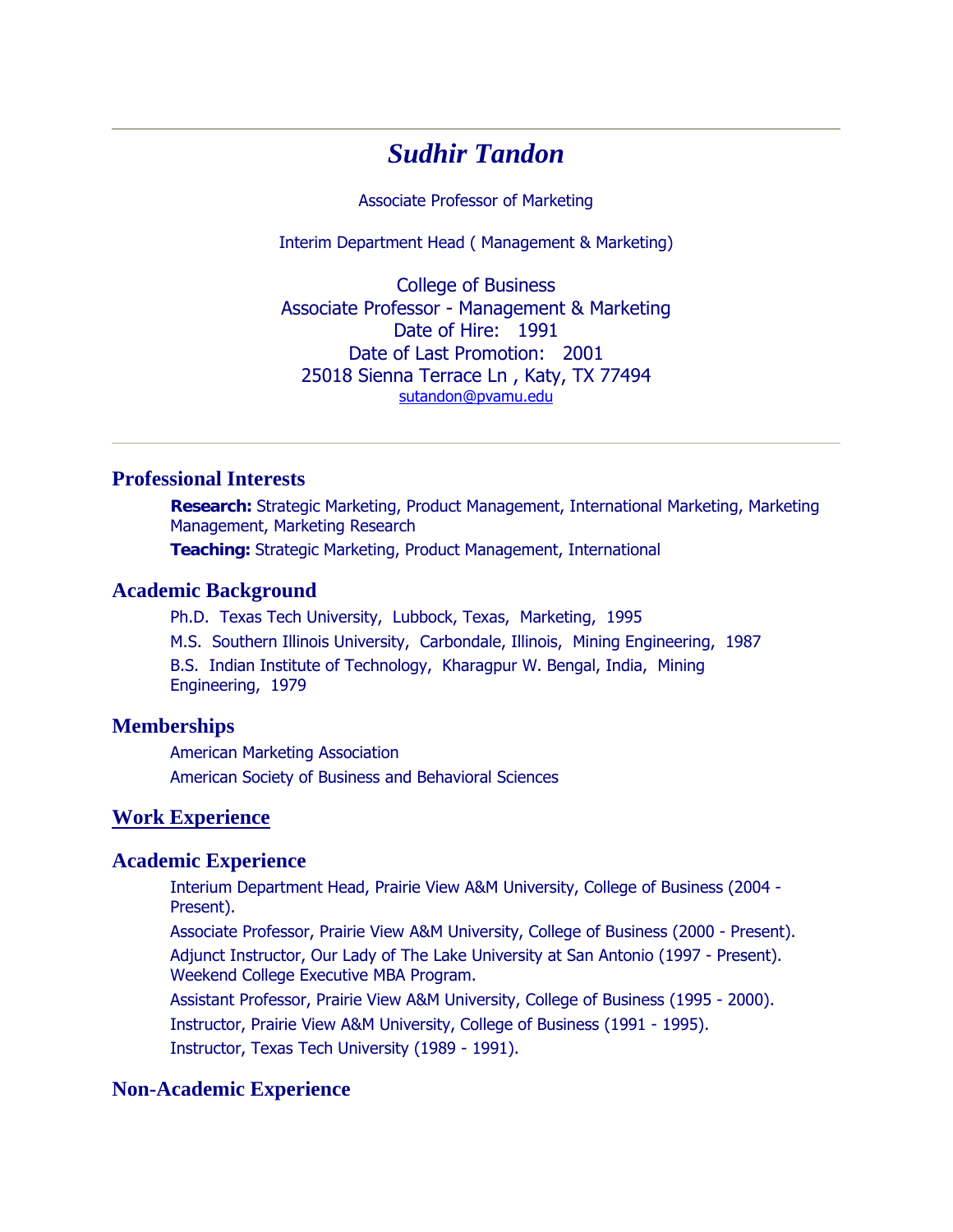Sales Engineer, Ingersoll Rand (India) Ltd. (1981 - 1985). Mining Engineer, National Mineral Development Co. India (1979 - 1981).

### **Intellectual Contributions:**

#### **Refereed Articles**

Debnath, S., Tandon, S., & Pointer, L. L. (in press, 2007). Designing Business School Courses to Promote Student Motivation: An Interdisciplinary Perspective Based upon the Job Characteristics Model and Educational Research. Journal of Management Education.

Debnath, S., Gupta, O., Tandon, S., & Rominger, . (2006). Package downsizing: Is it Ethical. The Journal of Human-Centered Systems and Machine Intelligence.

Hill, J. C. (2006). Guidelines for Developing a Marketing Plan for Not-For-Profit Organization. Southwest Business Administration Journal, 5 (2), 145-161.

Joonas, K., Ruiz, D. S. , & Tandon, S. (2006). An Investigation of the Environmental Beliefs and Attitudes of Business Students: A Study of Two NAFTA Countries. Southern Business and Economic Journal, 14, 39-51.

Gupta, O. K., Debnath, S., & Rominger, . (in press, 2006). Package Downsizing: Is It Ethical. The Journal of Human-Centered Systems and Machine Intelligence.

Debnath, S., Gupta, O., & Tandon, S. (2005). Instructional Strategies for Motivating Business School Students. Asia Pacific Management Review, 10 (1), 60-69.

Tandon, S., Gupta, O., Debnath, S., & Rominger, . (2005). Package Downsizing: Is It Ethical? The Journal of Human-Centered Systems and Machine Intelligence.

Tandon, S., Debnath, S., & Gupta, O. (2005). Instructional Strategies for Motivating Business School Students. Asia Pacific Management Review, 10 (1), 60-69.

Gupta, O. K., Tandon, S., & Debnath, S. (2004). Instructional Strategies for Motivating Business . Asia Pacific Management Review, 10 (1), 60-69.

### **Refereed Proceedings**

#### **Full Paper**

Debnath, S., Quddus, M., Quazi, R., & Tandon, S. (2004). Foreign Born Professorate In American Institutions: A Case Study. Proceedings of the International Academy of Business and Public Administration Disciplines, 137, 17.

Tandon, S., Quddus, M., Quazi, R., & Debnath, S. (2004). Foreign Born Professorate In American Institutions: A Case Study. The International Academy of Business and Public Administration Disciplines (137), 17.

Tandon, S., Gupta, O., & Debnath, S. (2003). Package downsizing: Is it ethical? AIMS International conference on Management.

### **Presentation of Refereed Papers**

#### **National**

Tandon, S., Quddus, M., & Debnath, S. (2004). Foreign Born Professorate In American **Institutions: A Case Study.** Presented at Southern Economic Association, Corpus Christie, Texas.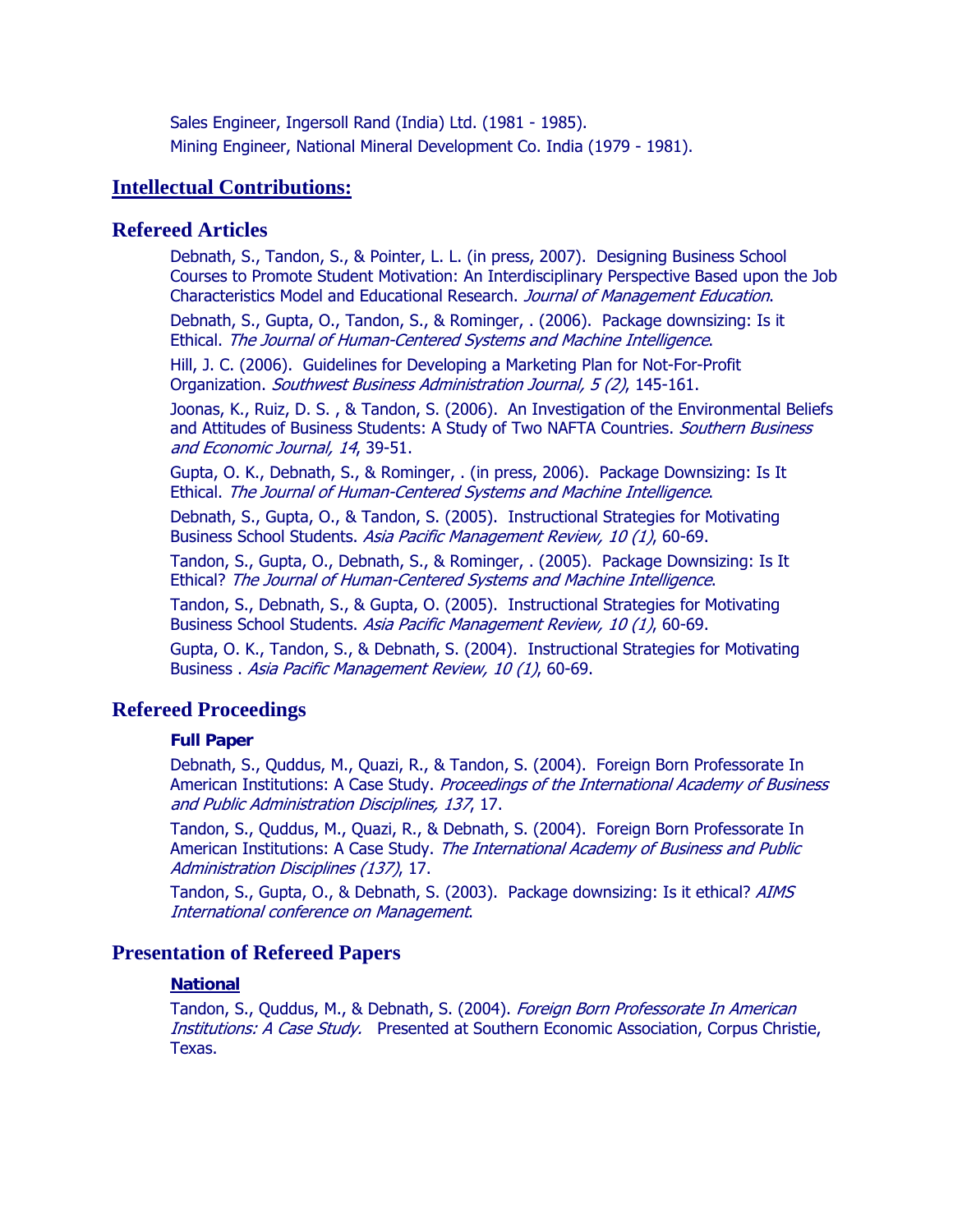Debnath, S., Quddus, M., & Tandon, S. (2004, March). Foreigh-born Professorate in American Institutions: A Case Study. Presented at Southwestern Economics Association, Corpus Christi, Texas.

Tandon, S. (2004, March). Foreign Born Professorate In American Institutions: A Case Study. Presented at IABPAD Conference, Tunica, Mississippi.

### **Dissertation**

The Effect of Behavioral and Organizational Factors on Product Managers' Job-Related **Outcomes** 

#### **Service:**

#### **Service to the University**

#### **College assignments:**

**Chair:** 

2003-2004: Graduate Committee

#### **Member:**

2008-2009: Mission and Strategic Planning 2006-2007 through 2008-2009: New Building Planning Taskforce 2006-2007 through 2008-2009: Student Recruitment and Retention Taskforce 2006-2007 through 2007-2008: Accreditation Committee 2006-2007 through 2007-2008: Graduate Committee 2005-2006 through 2007-2008: College of Business Faculty 2004-2005: Graduate Committee 2004-2005: New Building Planning Taskforce 2004-2005 through 2008-2009: Business Council 2004-2005 through 2007-2008: Mission and Objectives 2004-2005 through 2005-2006: Recruitment and Retention Committee

### **Service to the Profession**

#### **Member: Committee/Task Force**

2005: BIE Annual Direc tor's Meeting, Participated in BIE Annual Director's Meeting, Quebec City, Canada (International).

#### **Faculty Development**

#### **Other Professional Development**

2005: BIE Annual Director s Meeting, Quebec City, Canada, July 6-8, 2005. Quebec city, Canada.

#### **Professional Seminars / Workshops**